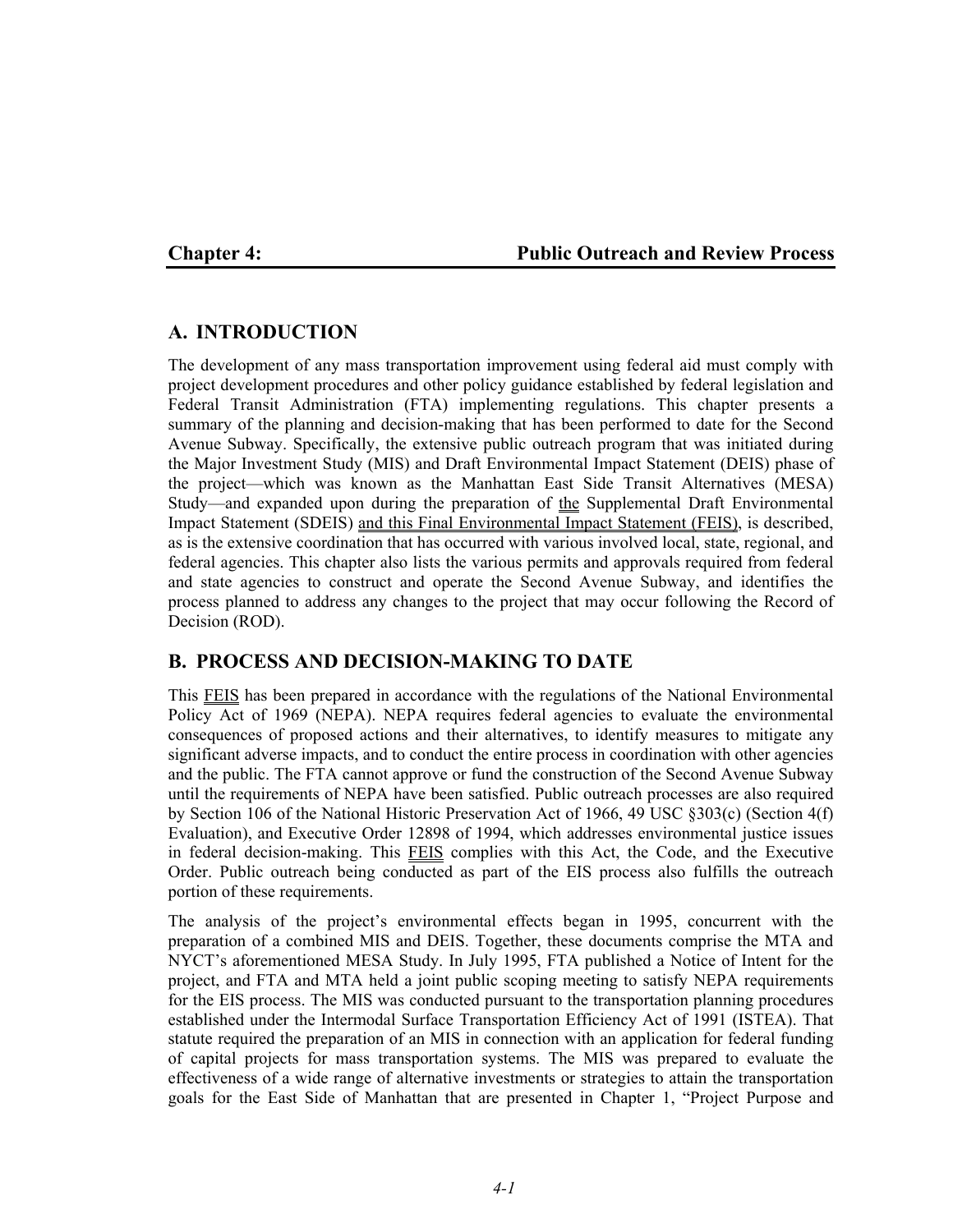Need." The alternative development and evaluation process, which resulted in the selection of a full-length Second Avenue Subway as the preferred alternative, is summarized in Appendix B, "Development of Alternatives."

NYCT and FTA completed the MESA MIS/DEIS and published a Notice of Availability in the *Federal Register* in August 1999. The MIS/DEIS and a notice of its availability were widely distributed. Notice of the public hearing and availability of the MIS/DEIS was published in local newspapers. A public hearing was conducted in September 1999 to receive comments on the project and the MIS/DEIS. At the hearing and through written comments submitted during the comment period, members of the public, community groups, and elected officials voiced their support for a full-length Second Avenue Subway from 125th Street to Lower Manhattan.

The project has included a public outreach program, initiated during the MIS/DEIS phase and continuing through the SDEIS and FEIS phases. As detailed below in section E, this has included dozens of meetings with Community Boards, the public, local and regional organizations, the project's Technical Advisory Committee (TAC) and Public Advisory Committee (PAC), and interested governmental agencies.

A Notice of Availability of the SDEIS was published in the *Federal Register* on April 11, 2003. The SDEIS and notice of its availability were widely distributed to involved and interested agencies and other parties and posted on the MTA's website, and the public hearings on the document were advertised in community newspapers, subway stations, and the MTA's website, as described in Chapter 22, "List of Agencies and Organizations." (Chapter 22 also provides information on locations where the SDEIS was available for review.) The MTA held two public hearings to receive comments on the document: on May 12, 2003, in the auditorium of the Alexander Hamilton U.S. Custom House at One Bowling Green; and on May 13, 2003, in the Hecksher Auditorium at El Museo del Barrio, 1230 Fifth Avenue (at 104th Street). The public comment period remained open until June 10, 2003.

This FEIS responds to the comments received on the MIS/DEIS published in 1999, and to comments received on the SDEIS during the public comment period (see Appendix O and Chapter 23, "Response to Comments on the SDEIS" for details). It identifies particular options that have been selected during the Preliminary Engineering process and mitigation measures that would be employed to minimize significant impacts. Consistent with the requirements of NEPA, a ROD will be prepared by FTA stating FTA's basis for decision no earlier than 30 days after the publication of a Notice of Availability of the FEIS in the *Federal Register*.

## **C. COMMENTS RECEIVED ON 1999 MIS/DEIS**

As noted earlier, the MIS/DEIS analyzed in detail several alternatives with subway components, but none with a full-length Second Avenue Subway from East Harlem to Lower Manhattan. During the public comment period for the MIS/DEIS, MTA received numerous written comments. Of these, the great majority were in support of a full-length Second Avenue Subway, including approximately 24,300 form letters or postcards from individuals and groups who support a full-length Second Avenue Subway. Many comments were related to the specific need for a full-length Second Avenue Subway, and others criticized the MIS/DEIS for omitting detailed analysis of a full-length subway. Some other comments received were specific to details of the alternatives evaluated in the MIS/DEIS, which included an express busway and a light rail transit option in addition to subway components. In addition, some comments were made on the construction issues associated with a new subway, as well as on issues related to air quality,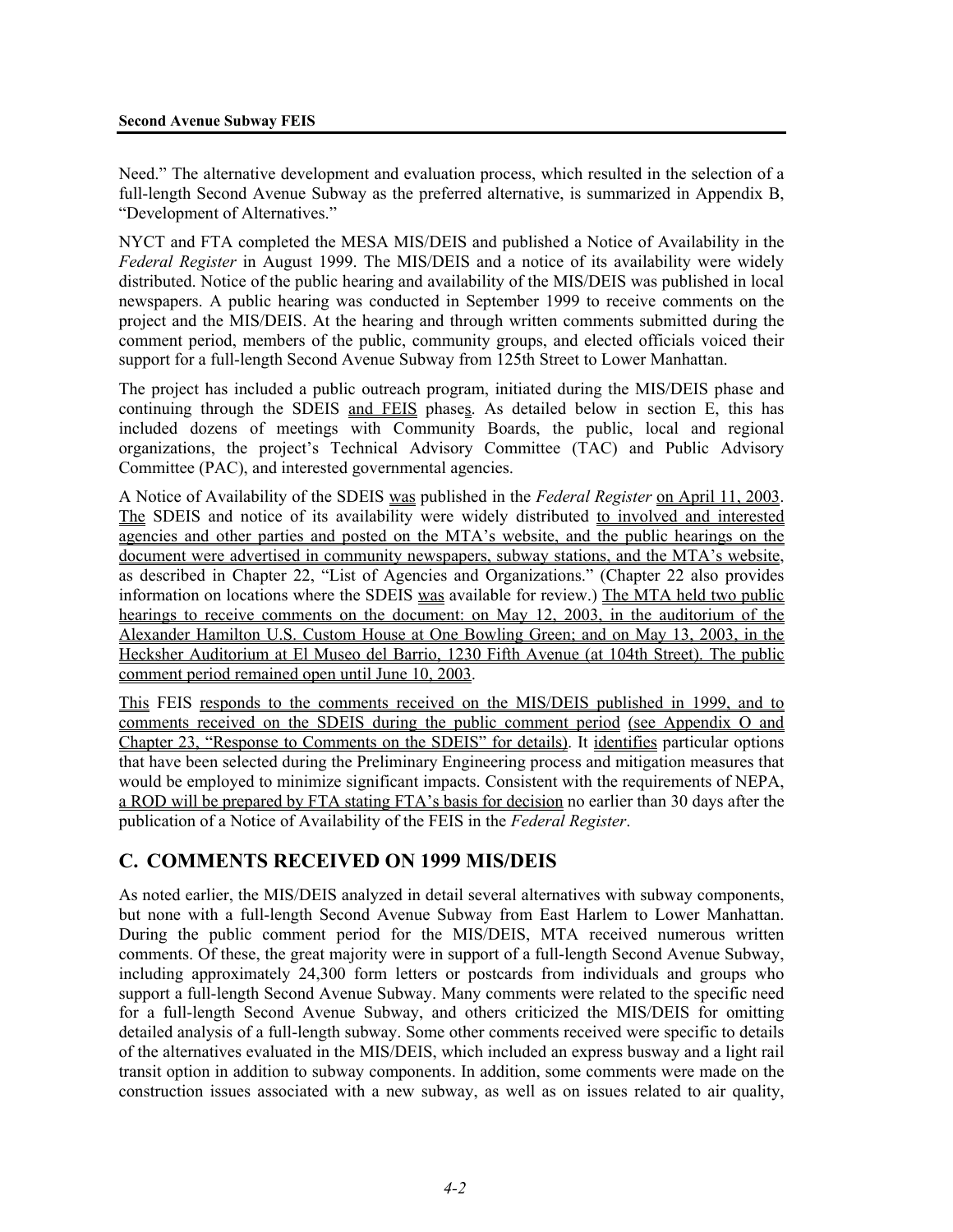infrastructure and energy, environmental justice, indirect and cumulative effects, funding, and public participation. A full summary of all comments received on the 1999 MIS/DEIS, and responses to those comments, is provided in Appendix O to this document.

# **D. COMMENTS RECEIVED ON 2003 SDEIS**

During the public comment period for the SDEIS, many members of the general public as well as public officials and agency representatives submitted comments to the MTA to express their support for the full-length Second Avenue Subway. Among those submitting comments, there was general agreement in support of the project's purpose and need to relieve overcrowding on East Side subways and buses, to support the land uses on the East Side with new transit service, and to support the coordinated efforts of city and state officials to rebuild Lower Manhattan.

Other comments received on the SDEIS related to requests to extend the Second Avenue Subway service to the Bronx, Brooklyn, Queens, and other parts of Manhattan, as well as issues related to the cost and financing for the project, potential construction impacts and the measures that would be implemented to minimize effects on the surrounding community, and other environmental issues. See Chapter 23, "Response to Comments on the SDEIS," for details. The full text of the comments received from federal resource agencies—the U.S. Department of the Interior (DOI) and the U.S. Environmental Protection Agency (EPA)—are included at the end of Chapter 23.

# **E. PROCESS FOR ASSESSING DESIGN CHANGES AFTER THE FEIS AND ROD**

As design of the Second Avenue Subway advances through its preliminary and final engineering phases, refinements and changes to project plans likely will be proposed. MTA/NYCT will evaluate any significant proposed design changes to determine whether such changes may have significant environmental impacts beyond those already evaluated in the FEIS. MTA/NYCT will provide its evaluation of such proposed changes to the FTA. FTA will then determine whether any additional environmental review must be performed with respect to such changes under NEPA. FTA, in consultation with MTA/NYCT, also will determine the extent to which additional public outreach with interested parties should be conducted to discuss design changes, develop mitigation measures, and other project issues.

# **F. PUBLIC AND AGENCY PARTICIPATION PROGRAM**

This public participation effort is being performed in compliance with the guidelines of ISTEA, the Transportation Equity Act for the 21st Century (TEA-21), NEPA, Executive Order 12898 ("Federal Actions to Address Environmental Justice in Minority Populations and Low-Income Populations"), Section 106 of the National Historic Preservation Act of 1966, and other public outreach guidelines, including those of the New York Metropolitan Transportation Council (NYMTC). In accordance with federal guidelines, this public outreach program includes early, proactive, ongoing, and customized outreach and participation. This effort is ongoing and will continue through the project's design and construction.

The MIS/DEIS was conducted with an extensive public outreach process. NYCT accepted recommendations from other public agencies, a TAC and PAC convened for the study, members of civic groups, elected officials, and the general public. At each milestone of the project, meetings were held with the TAC and PAC, MTA's Long-Range Planning Framework working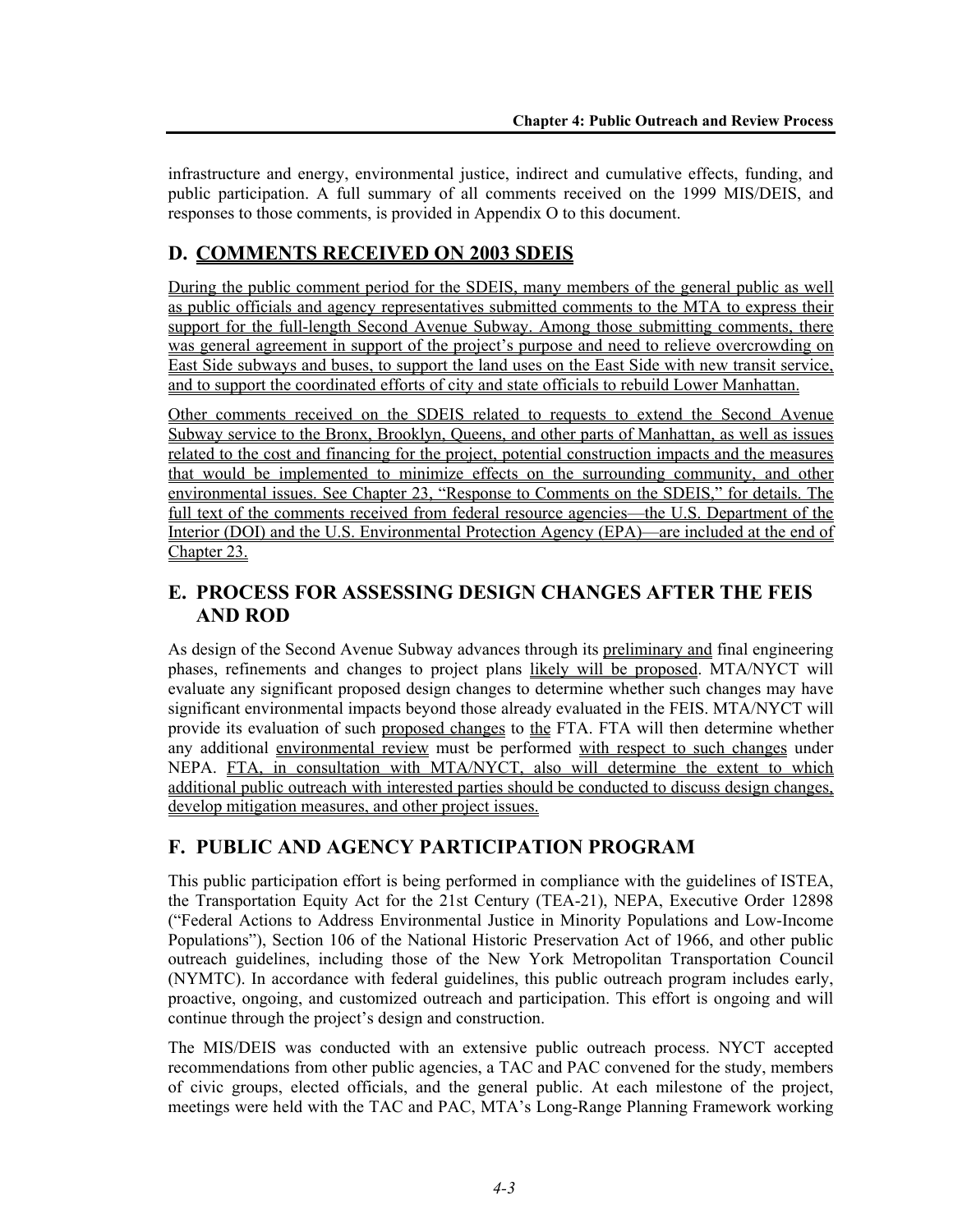group, Community Boards, elected officials, community and civic groups, and other groups to present status reports and receive input and feedback. More than 100 meetings were held throughout the study to keep the agencies and community informed and to seek public input as the study progressed.

For the SDEIS and FEIS, the public outreach process begun for the MIS/DEIS has continued. The primary goal of the public outreach program is to create a public forum for the exchange and discussion of information among the MTA/NYCT, concerned citizens, and federal, state, and local agencies. The program has encouraged dialogue among all interested parties, beginning early in the planning process and continuing throughout the EIS process. In addition to meeting NEPA requirements, the public outreach program is intended to set the stage for continued and extensive public and agency involvement as the project moves into later phases of design and construction.

In addition, the project team has continued to coordinate its planning for the Second Avenue Subway construction with other subsidiary agencies of the MTA—including MTA Bridges and Tunnels, MTA Metro-North Railroad, MTA Long Island Rail Road, and NYCT's Bus Operations—to address any anticipated traffic-related issues and affects on scheduled mass transit services.

The public and agency outreach program includes many different components. Elements include: presentations and discussions with affected Community Boards; small-group meetings and presentations to elected officials, organizations, and business groups; meetings of a 50 member TAC; and meetings of a PAC (mailing list includes approximately 1,400 names). Where practicable, public meetings are being combined with those held to satisfy the requirements of Section 106 of the National Historic Preservation Act of 1966.

Each of these is described in more detail below. The numerous meetings held to date are summarized in Table 4-1. Chapter 23, "Public Participation," of the MESA MIS/DEIS describes the meetings conducted during the preparation of that document.

## **COMMUNITY BOARD COORDINATION**

New York City is divided into 59 Community Boards, established by the City's Charter. These Community Boards are intended to serve as advocates for the local community and serve as coordinators for the residents and employees within the board's boundaries. Community Boards are tasked with assessing the needs of their neighborhoods, meeting with City agencies, and making recommendations in the City's budget process to address them. Community Boards also have an advisory role in reviewing development projects, zoning changes, requests for special permits and variances under the City's Zoning Resolution, and other proposals and actions that require City approval, as part of the City's Uniform Land Use Review Procedure ("ULURP").

Each board consists of up to 50 members, appointed by the Borough President, of whom half are nominated by the City Council members who represent the community district. Board members must reside, work, or have some other significant interest in the community. Each board meets once a month, and those meetings are open to the public. In addition, Community Boards have committees established to study special issues—such as transportation, land use, or historic resources—within the boards' boundaries, and those committees typically have monthly meetings as well.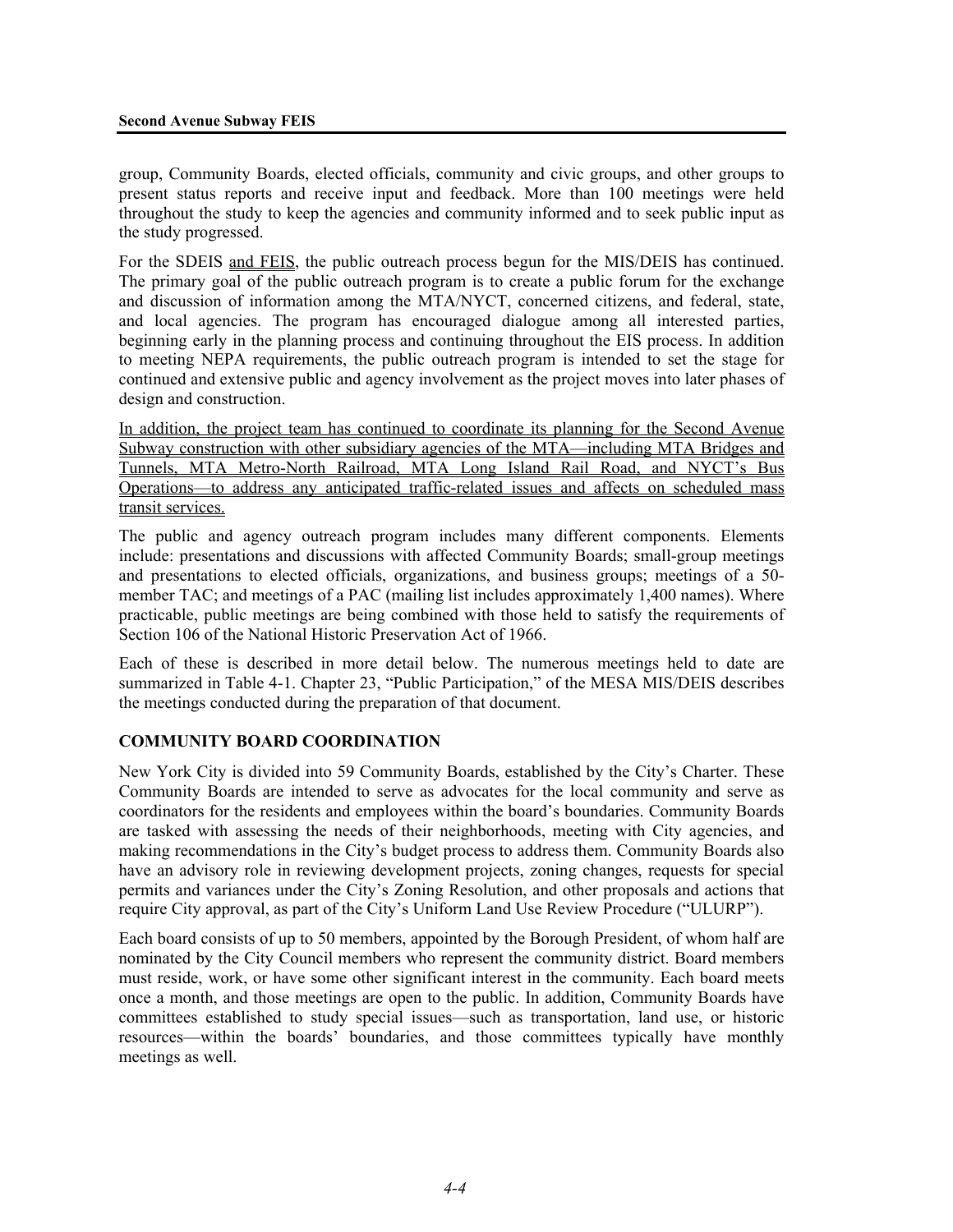# **Table 4-1 Meetings and Presentations**

| <b>Date</b>        | Organization                                                            | <b>Subject</b>                                                                                                                       |
|--------------------|-------------------------------------------------------------------------|--------------------------------------------------------------------------------------------------------------------------------------|
| April 19, 2001     | Public meeting and Public Advisory<br>Committee (PAC) meeting           | Introduction to project; update and general overview                                                                                 |
| June 28, 2001      | Manhattan Borough President's Office                                    | 116th Street Station                                                                                                                 |
| July 12, 2001      | Technical Advisory Committee (TAC)                                      | 116th Street Station                                                                                                                 |
| July 31, 2001      | Community Board (CB) 11 Full Board                                      | 116th Street Station                                                                                                                 |
| September 4, 2001  | CB11 Transportation Committee                                           | 116th Street Station                                                                                                                 |
| September 10, 2001 | CB8 Transportation Committee                                            | Project overview                                                                                                                     |
| October 1, 2001    | CB6 Transportation Committee                                            | Project overview and Midtown area                                                                                                    |
| November 5, 2001   | <b>CB6 Transportation Committee</b>                                     | Midtown stations with rock profiles                                                                                                  |
| November 7, 2001   | CB3 Transportation Committee                                            | Alignment around Sara D. Roosevelt Park                                                                                              |
| November 15, 2001  | CB3 Full Board                                                          | Alignment around Sara D. Roosevelt Park                                                                                              |
| November 19, 2001  | Manhattan Borough President's Office                                    | Project update, introduction to shaft site issues                                                                                    |
| November 29, 2001  | CB1 Combined Seaport and Financial<br>Committees                        | Project overview, southern alignment options                                                                                         |
| November 29, 2001  | TAC                                                                     | Alignment planning issues; 116th Street Station<br>alignments, alignment options at Sara Roosevelt<br>Park and at the South Terminal |
| December 3, 2001   | <b>CB8 Transportation Committee</b>                                     | Constructability and station locations                                                                                               |
| December 4, 2001   | <b>CB11 Transportation Committee</b>                                    | Constructability and 125th Street Station layout                                                                                     |
| December 5, 2001   | Regional Plan Association Public Forum                                  | Project overview                                                                                                                     |
| December 11, 2001  | Manhattan Borough President's Office<br>Second Avenue Subway Task Force | Project overview (including shaft sites)                                                                                             |
| December 11, 2001  | CB2 Traffic and Transportation<br>Committee                             | Project overview and southern alignment options                                                                                      |
| December 12, 2001  | CB6 Full Board                                                          | 53rd Street Station options                                                                                                          |
| January 7, 2002    | CB6 Transportation Committee                                            | Stations at 42nd, 34th, and 23rd Streets                                                                                             |
| January 8, 2002    | CB1 Combined Seaport and Financial<br>Committees                        | South terminal alignment options                                                                                                     |
| January 15, 2002   | Downtown Alliance                                                       | Project overview, schedule, alignment options                                                                                        |
| January 15, 2002   | Congresswoman Carolyn Maloney's<br>Town Hall Meeting                    | Project overview                                                                                                                     |
| January 15, 2002   | CB8 Transportation Committee                                            | <b>Station locations</b>                                                                                                             |
| January 15, 2002   | <b>CB1 Full Board</b>                                                   | South terminal alignment options                                                                                                     |
| January 16, 2002   | TAC                                                                     | Overview of construction methods, shaft sites, and<br>station access issues                                                          |
| January 16, 2002   | CB8 Full Board                                                          | <b>Station locations</b>                                                                                                             |
| January 17, 2002   | CB10 Transportation and Economic<br><b>Development Committees</b>       | 125th Street terminal options and train storage                                                                                      |
| January 24, 2002   | Permanent Citizens' Advisory<br>Committee (PCAC) to the MTA             | Project overview and review of presentations to<br><b>Community Boards</b>                                                           |
| February 1, 2002   | Senior Citizens' Advisory Committee                                     | Project overview                                                                                                                     |
| February 6, 2002   | CB3 Second Avenue Subway Task<br>Force                                  | Constructability issues                                                                                                              |
| February 7, 2002   | <b>Grand Central Partnership</b>                                        | Project overview, discussion of area around 42nd<br>Street                                                                           |
| February 12, 2002  | Manhattan Chamber of Commerce                                           | Project overview                                                                                                                     |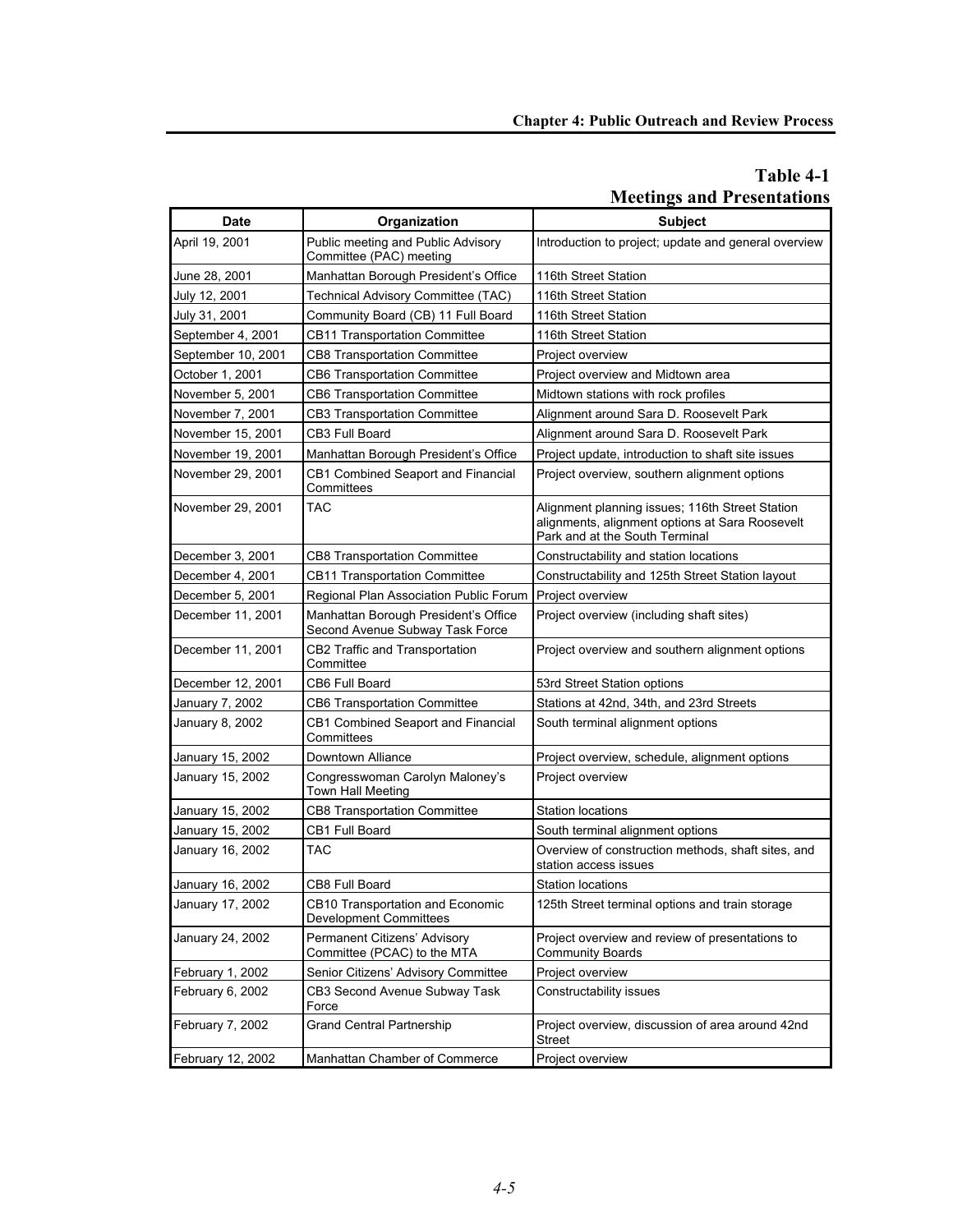## **Table 4-1 (cont'd) Meetings and Presentations**

| <b>Date</b>       | Organization                                                                      | <b>Subject</b>                                                                                                                                      |
|-------------------|-----------------------------------------------------------------------------------|-----------------------------------------------------------------------------------------------------------------------------------------------------|
| March 4, 2002     | <b>PAC</b>                                                                        | Project update-station locations, shaft sites,<br>construction methods                                                                              |
| March 10, 2002    | East Sixties Neighborhood Association                                             | Information available at table                                                                                                                      |
| March 13, 2002    | Lenox Hill Hospital Community Advisory<br>Committee                               | Project overview, station locations in vicinity of<br>hospital, construction impacts                                                                |
| March 21, 2002    | South Street Seaport Museum and<br>South Street Seaport retail (Rouse<br>Company) | General overview and discussion of southern<br>alignment options and construction methods                                                           |
| March 26, 2002    | <b>MTA/NYCT Compliance Coordination</b><br>Committee (Disabled Community)         | Project overview                                                                                                                                    |
| April 16, 2002    | 14th Street Station Access Meeting<br>(CB3/CB6 border)                            | 14th Street Station location and station access points                                                                                              |
| April 23, 2002    | Union Square BID                                                                  | Project overview, construction impacts, 14th Street<br>area                                                                                         |
| May 14, 2002      | CB10 Transportation Committee                                                     | North terminal, construction impacts                                                                                                                |
| May 29, 2002      | Brooklyn Borough President's<br><b>Transportation Advisory Committee</b>          | Project overview; south terminal alignment options                                                                                                  |
| June 1, 2002      | <u>US Coast Guard</u>                                                             | <u>Marine operations, bridge clearance</u>                                                                                                          |
| June 3, 2002      | CB6 Transportation Committee                                                      | Construction impacts                                                                                                                                |
| June 4, 2002      | Lexington-Third East 61st Street Block<br>Association                             | Project overview                                                                                                                                    |
| June 10, 2002     | US Army Corps of Engineers                                                        | Project briefing                                                                                                                                    |
| June 10, 2002     | <b>CB8 Transportation Committee</b>                                               | Construction impacts                                                                                                                                |
| June 11, 2002     | CB1 Combined Seaport and Financial<br>Committees                                  | Construction impacts                                                                                                                                |
| June 19, 2002     | CB3 Second Avenue Subway Task<br>Force                                            | Alignment options between Houston and Canal<br>Streets; construction impacts (including impacts to<br>Sara D. Roosevelt Park)                       |
| June 20, 2002     | Meeting with groups representing<br>disabled community                            | Project overview; issues related to accessibility                                                                                                   |
| July 11, 2002     | US Coast Guard                                                                    | Marine operations, bridge clearance                                                                                                                 |
| July 22, 2002     | Manhattan Borough President's Office                                              | Construction impacts; update on alignment options<br>near Sara D. Roosevelt Park                                                                    |
| August 12, 2002   | NYS Dept. of Transportation                                                       | EIS briefing and construction coordination                                                                                                          |
| September 1, 2002 | <b>NYC Fire Department</b>                                                        | Fire life safety strategy and systems                                                                                                               |
| September 3, 2002 | CB 11 Transportation Committee                                                    | Construction impacts; 116th Street Station                                                                                                          |
| September 9, 2002 | NYS Dept. of State - Building Codes                                               | <u>Project briefing</u>                                                                                                                             |
| October 2, 2002   | NYC Dept. of Parks                                                                | <b>EIS</b> briefing                                                                                                                                 |
| October 8, 2002   | NYC Dept. of Transportation                                                       | Project briefing                                                                                                                                    |
| October 8, 2002   | <b>Municipal Arts Society</b>                                                     | Project overview; construction impacts; project<br>architecture                                                                                     |
| October 15, 2002  | NYC Dept. of Parks                                                                | Site access, St. Vartan Park and Playground 96                                                                                                      |
| October 22, 2002  | NYC Dept. of Transportation                                                       | <b>MPT</b> requirements                                                                                                                             |
| November 19, 2002 | NYC Dept. of Transportation                                                       | 129th Street barge site and MPT Requirements                                                                                                        |
| November 21, 2002 | Shearith Israel Synagogue                                                         | Project overview; review of alignment options south of<br>Houston Street; potential effects to sites of former and<br>existing synagogue cemeteries |
| December 4, 2002  | African Burial Ground Office of Public<br>Education and Interpretation            | Review of issues associated with construction of<br>federal office building at African Burial Ground; Lower<br>Manhattan research issues            |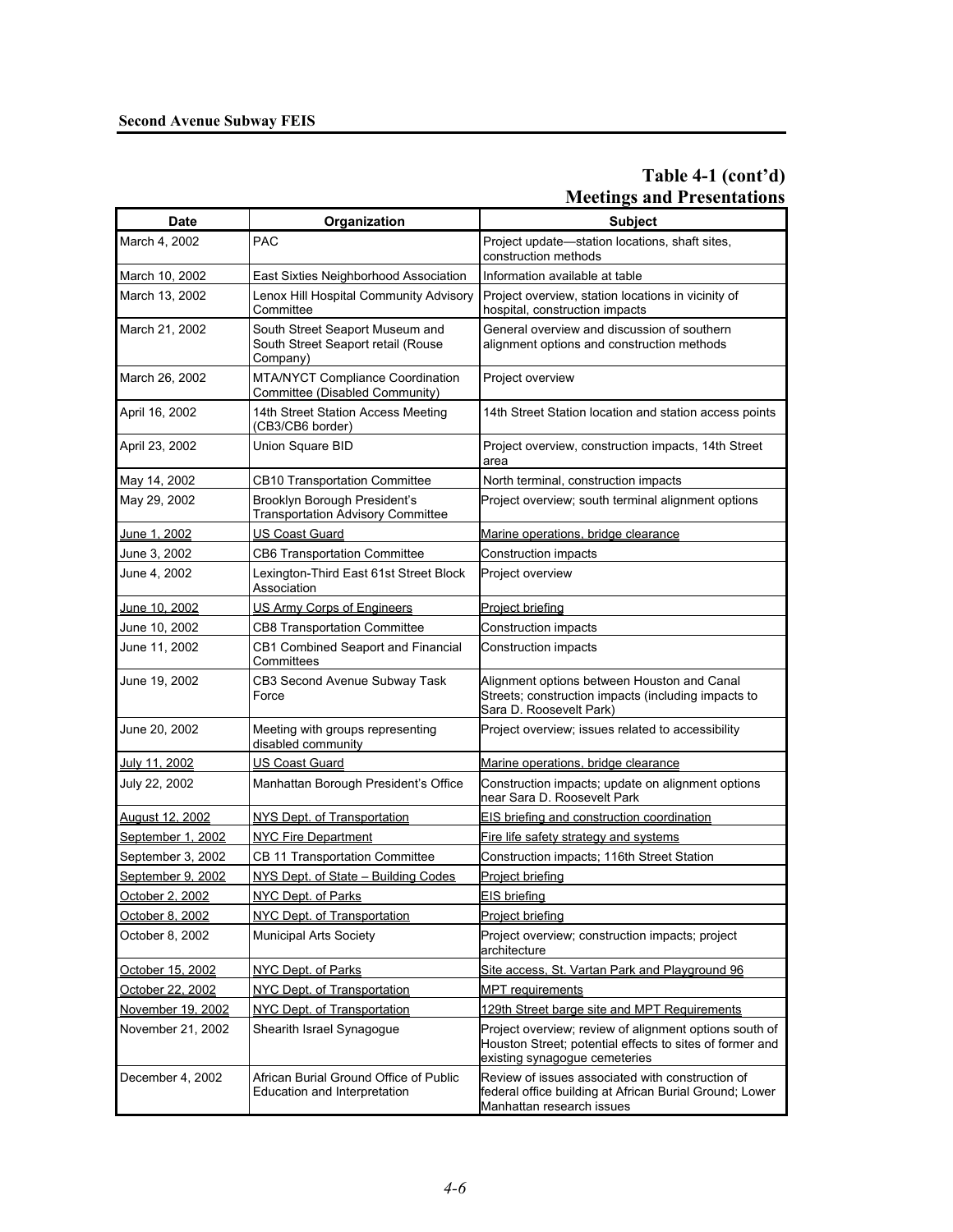## **Table 4-1 (cont'd) Meetings and Presentations**

| <b>Date</b>          | Organization                                                                  | <b>Subject</b>                                                                                                                                                             |
|----------------------|-------------------------------------------------------------------------------|----------------------------------------------------------------------------------------------------------------------------------------------------------------------------|
| December 12, 2002    | NYC Dept. of Parks                                                            | Parkland alienation                                                                                                                                                        |
| January 22, 2003     | NYC Dept. of Transportation                                                   | Boring permits in Lower Manhattan                                                                                                                                          |
| January 22, 2003     | City (PANYC)                                                                  | Professional Archaeologists of New York General overview of construction techniques;<br>discussion of archaeological staff and research                                    |
| February 13, 2003    | NYC Dept. Environmental Protection                                            | <b>Project overview</b>                                                                                                                                                    |
| March 17, 2003       | NYS Dept. of Transportation                                                   | EIS briefing; Construction coordination                                                                                                                                    |
| March 18, 2003       | Con Edison                                                                    | Utility relocations and new service                                                                                                                                        |
| March 19, 2003       | Christ and St. Stephen's Church                                               | General overview; review of Houston to Canal<br>alignment options and potential impacts to site of<br>former cemetery; discussion of burial records                        |
| April 3, 2003        | Amtrak                                                                        | Proiect briefing                                                                                                                                                           |
| April 3, 2003        | NYC Dept. of Environmental Protection                                         | Water main improvements                                                                                                                                                    |
| April 10, 2003       | Newman Institute/Baruch College panel<br>on Second Avenue Subway              | General overview and preview of SDEIS issues                                                                                                                               |
| April 30, 2003       | Manhattan Borough President's Office                                          | Second Avenue Subway SDEIS briefing                                                                                                                                        |
| May 1, 2003          | St. Philip's Church                                                           | General overview: review of Houston to Canal<br>alignment options and potential impacts to site of<br>former cemetery; discussion of records church may<br>have of burials |
| May 6, 2003          | NYC Dept. of Design and Construction                                          | Technical guidelines and Water Street issues                                                                                                                               |
| May 12, 2003         | SDEIS public hearing at U.S. Custom<br>House                                  | Public comment on the SDEIS                                                                                                                                                |
| May 13, 2003         | SDEIS public hearing at El Museo del<br>Barrio                                | Public comment on the SDEIS                                                                                                                                                |
| May 15, 2003         | <b>MTA Bridges and Tunnels</b>                                                | <b>Project Briefing</b>                                                                                                                                                    |
| May 20, 2003         | <b>CB 3 Transportation Committee</b>                                          | Proposed station entrances, including property impacts                                                                                                                     |
| June 2, 2003         | <b>CB 6 Transportation Committee</b>                                          | Proposed station entrances, including property impacts                                                                                                                     |
| <u>June 3, 2003</u>  | <b>CB 11 Transportation Committee</b>                                         | Proposed station entrances, including property impacts                                                                                                                     |
| June 9, 2003         | CB 8 Parks and Transportation<br>Committees                                   | Proposed station entrances, including property impacts                                                                                                                     |
| June 10, 2003        | NYC Dept. of Transportation                                                   | Maintenance and Protection of Traffic requirements                                                                                                                         |
| June 17, 2003        | Church of All Nations                                                         | Potential former cemetery site, discussion of records<br>church may have of burials (Note: telephone<br>conversation)                                                      |
| June 17, 2003        | <b>CB 3 Transportation Committee</b>                                          | Proposed ancillary facilities and noise mitigation                                                                                                                         |
| June 18, 2003        | <b>Franklin Plaza Apartments</b>                                              | 106th Street Station entrances                                                                                                                                             |
| June 19, 2003        | CB 1 Combined Seaport and Financial<br>Committee                              | Proposed station entrances and ancillary facilities,<br>lincluding property impacts: noise mitigation.                                                                     |
| June 26, 2003        | Community Link Initiative/East Harlem<br>Second Avenue Corridor Working Group | Regional Plan Association's East Harlem Interagency meeting with RPA and CB 11 on<br>development near Second Avenue Subway stations                                        |
| June 30, 2003        | NYC Dept. of Transportation                                                   | <b>MPT</b> requirements                                                                                                                                                    |
| <u>July 7, 2003</u>  | CB 6 Transportation and Land Use<br>Committee                                 | Proposed ancillary facilities and noise mitigation                                                                                                                         |
| July 9, 2003         | NYC Dept. Environmental Protection                                            | Water tunnel shaft sites                                                                                                                                                   |
| <u>July 14, 2003</u> | <b>CB8 Parks and Transportation</b><br>Committees                             | Proposed ancillary facilities, noise mitigation                                                                                                                            |
| July 15, 2003        | NYC Economic Development<br>Corporation                                       | <b>Water Street reconstruction</b>                                                                                                                                         |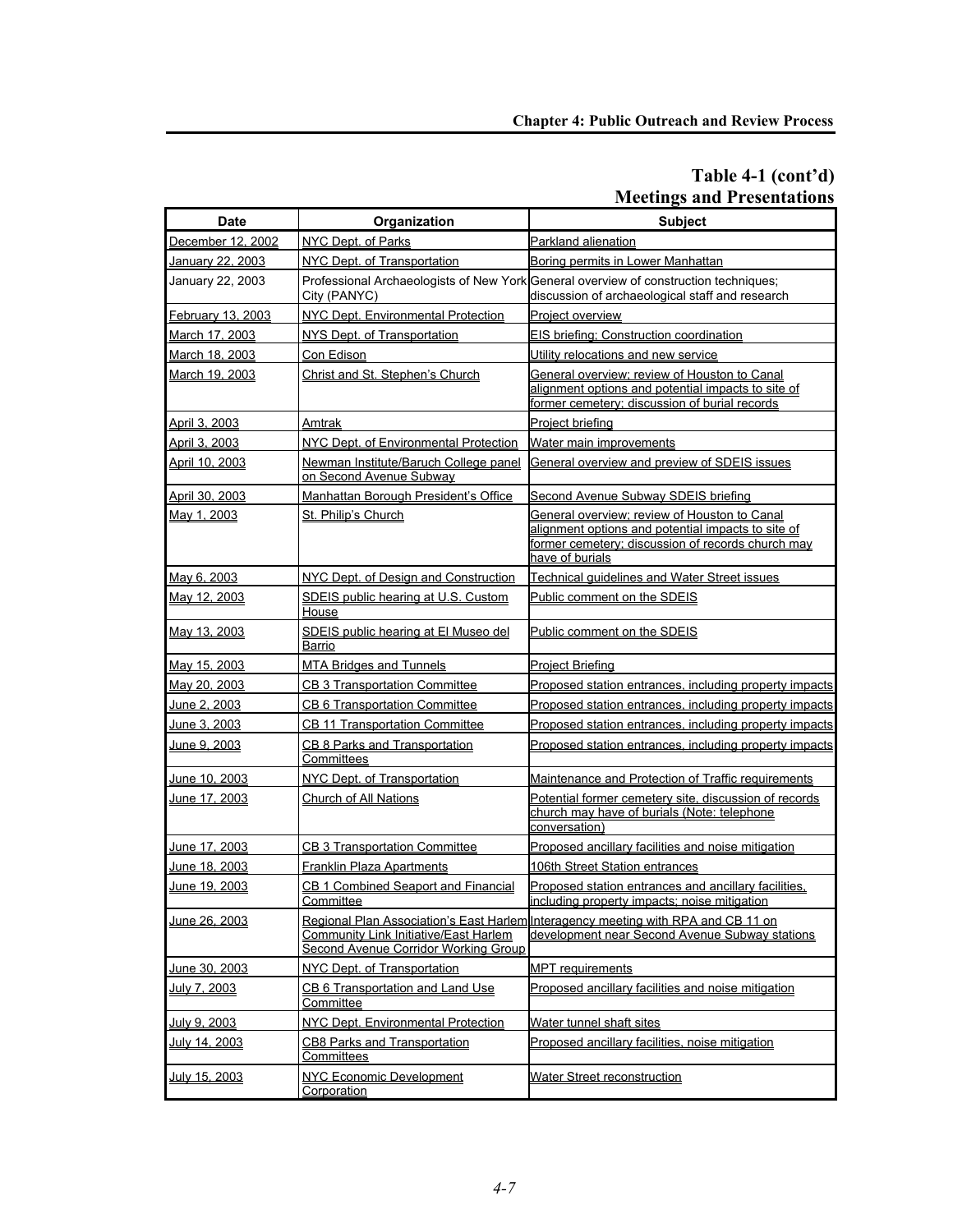## **Table 4-1 (cont'd) Meetings and Presentations**

| <b>Date</b>            | Organization                                                                                                        | <b>Subject</b>                                                                                                      |
|------------------------|---------------------------------------------------------------------------------------------------------------------|---------------------------------------------------------------------------------------------------------------------|
| July 23, 2003          | NYC Dept. Environmental Protection                                                                                  | Water tunnel shaft sites                                                                                            |
| July 23, 2003          | NYC Dept. of Transportation                                                                                         | <b>MPT</b> requirements                                                                                             |
| August 1, 2003         | Lower Manhattan Development<br>Corporation                                                                          | Project overview, Chatham Square                                                                                    |
| August 4, 2003         | CB6 Transportation and Land Use<br>Committee                                                                        | Proposed station entrances and ancillary facilities                                                                 |
| <b>August 12, 2003</b> | Meeting organized by Congresswoman<br>Carolyn Maloney with elected officials<br>and Community Board representatives | Proposed station entrances and ancillary facilities, real<br>estate issues                                          |
| August 14, 2003        | <b>US Environmental Protection Agency</b>                                                                           | Cumulative impacts, air quality                                                                                     |
| <u>August 27, 2003</u> | NYC Dept. of Transportation                                                                                         | Surface restoration                                                                                                 |
| September 2, 2003      | <b>CB 11 Transportation Committee</b>                                                                               | Proposed ancillary facilities, noise mitigation                                                                     |
| September 5, 2003      | New York Eye and Ear Infirmary                                                                                      | 14th Street Station construction, noise and vibration                                                               |
| September 10, 2003     | <b>US Department of Transportation</b>                                                                              | Coordination of construction activities                                                                             |
| September 22, 2003     | CB 8 Public Forum                                                                                                   | Proposed station entrances and ancillary facilities,<br>including property impacts; construction impacts            |
| October 14, 2003       | New York Eve and Ear Infirmary                                                                                      | 14th Street Station construction, noise and vibrations                                                              |
| November 10, 2003      | <b>CB6 Public Safety Committee</b>                                                                                  | Coordination with New York City Department of<br>Environmental Protection, water tunnel project near<br>36th Street |
| December 5, 2003       | Pfizer                                                                                                              | Proposed 42nd Street Station entrances and property<br>impacts                                                      |
| February 24, 2004      |                                                                                                                     | Permanent Citizens Advisory Committee Engineering fieldwork and design challenges                                   |
| March 18,2004          | <b>CB 8 Second Avenue Subway Task</b><br>Force                                                                      | Proposed station entrances and ancillary facilities; real<br>estate issues                                          |
| Various                | <b>FDNY</b>                                                                                                         | Fire life safety strategy and systems                                                                               |
| <u>Various</u>         | <b>NYC Landmarks Preservation</b><br>Commission                                                                     | Cultural resources protection, Programmatic<br>Agreement                                                            |
| <u>Various</u>         | NYS Historic Preservation Office                                                                                    | Cultural resources protection, Programmatic<br>Aareement                                                            |

Manhattan is divided into 12 Community Boards. The Second Avenue Subway project is located primarily within the boundaries of five of those boards (see Figure 4-1):

- Manhattan Community Board 11 (East Harlem), which extends from 96th Street to the Harlem River east of Fifth Avenue (including Randalls and Wards Islands);
- Manhattan Community Board 8 (Upper East Side), covering the area from 59th to 96th Street east of Fifth Avenue (including Roosevelt Island);
- Manhattan Community Board 6 (East Midtown), extending from 14th to 59th Street generally east of Lexington Avenue, but also including some areas west of Lexington Avenue, such as the area between 34th and 40th Streets to Madison Avenue;
- Manhattan Community Board 3 (East Village and Lower East Side), covering the area between the Brooklyn Bridge and 14th Street east of Fourth Avenue and the Bowery, and extending to Baxter and Pearl Streets south of Canal Street; and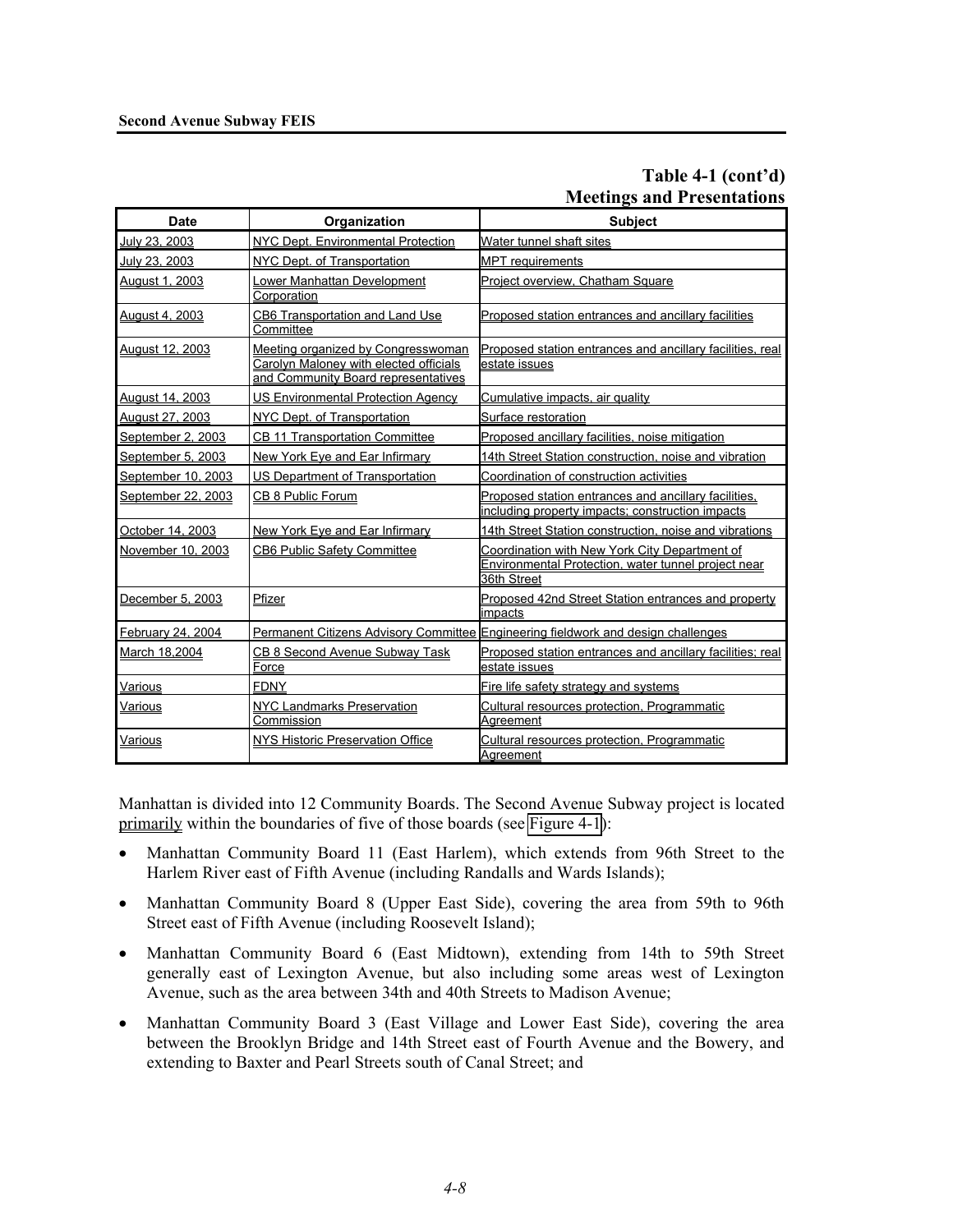• Manhattan Community Board 1 (Lower Manhattan), covering the southern tip of the island, extending as far north as Canal Street and Baxter Street (abutting Community Board 3).

The project would also be close to or slightly inside the boundaries of two other districts: Manhattan Community Board 10, which covers Central Harlem as far east as Fifth Avenue; and Manhattan Community Board 2, which covers Greenwich Village, SoHo, and Little Italy, extending as far east as the Bowery just north of Canal Street. In addition to the boards described above, the portion of the Second Avenue Subway service that would run on the existing Broadway Line would be located through Manhattan Community Boards 8, 5, and 2. The proposed expanded storage yard at Coney Island is located in Community Board 13 in Brooklyn, and the existing 36th-38th Street Yard spans portions of Brooklyn Community Boards 12 and 7. The Concourse Yard is located in Bronx Community Board 7 and the 207th Street Yard in Manhattan Board 12.

NYCT has met with the five Community Boards along the primary Second Avenue alignment (including the boards' transportation and other relevant committees) throughout the SDEIS and FEIS process, as project designs were being developed. Presentations have been made to the subcommittees and full boards to review the conceptual design for the project and issues specific to the affected board. Table 4-1 lists the Community Board presentations made since initiation of the SDEIS process in 2001. Presentations will continue through the duration of the project. The team has also met with Community Boards 2 and 10 to discuss impacts in areas immediately adjacent to these Community Boards.

The New York City Community Boards in the project area have provided the MTA/NYCT with valuable input on key environmental concerns, such as alignments, station locations, and station access points. Other discussions have covered various construction issues in each neighborhood. For example, the construction impacts and service benefits of different options for the southern terminal were discussed with Community Board 1. As part of this process, several Community Boards have issued resolutions relevant to the project. Examples of those resolutions are listed below, and a full list is provided in Appendix P.

• Community Board 11 (October 2001): resolution supporting the 116th Street Station alignment for the project, and supporting a 125th Street Station on 125th Street between Park and Lexington Avenues.

 *These design elements have been incorporated into the project.* 

• Community Board 8 (January 2002): resolution recommending station stops at 96th Street with access at that street; at 86th Street, with access at 86th and 83rd Streets; and at 72nd Street, with access at 72nd and 68th Streets. The resolution also requested an additional station between 86th and 72nd Streets.

 *As noted in Chapter 2 ("Project Alternatives"), stations are proposed at 96th Street; 86th Street, with additional access in the vicinity of 83rd Street; and 72nd Street, with additional access in the vicinity of 69th Street (a 68th Street entrance is too far from the end of the station). A station between 86th and 72nd Streets is not feasible, because the resulting stations would be too close together to allow adequate travel speed.* 

• Community Board 8 (January 2002): resolution opposing condemnation of private property by the MTA for purpose of providing subway access.

 *As noted in Chapter 2 and Chapter 8, some private properties must be acquired to accommodate the station facilities required for the new subway.*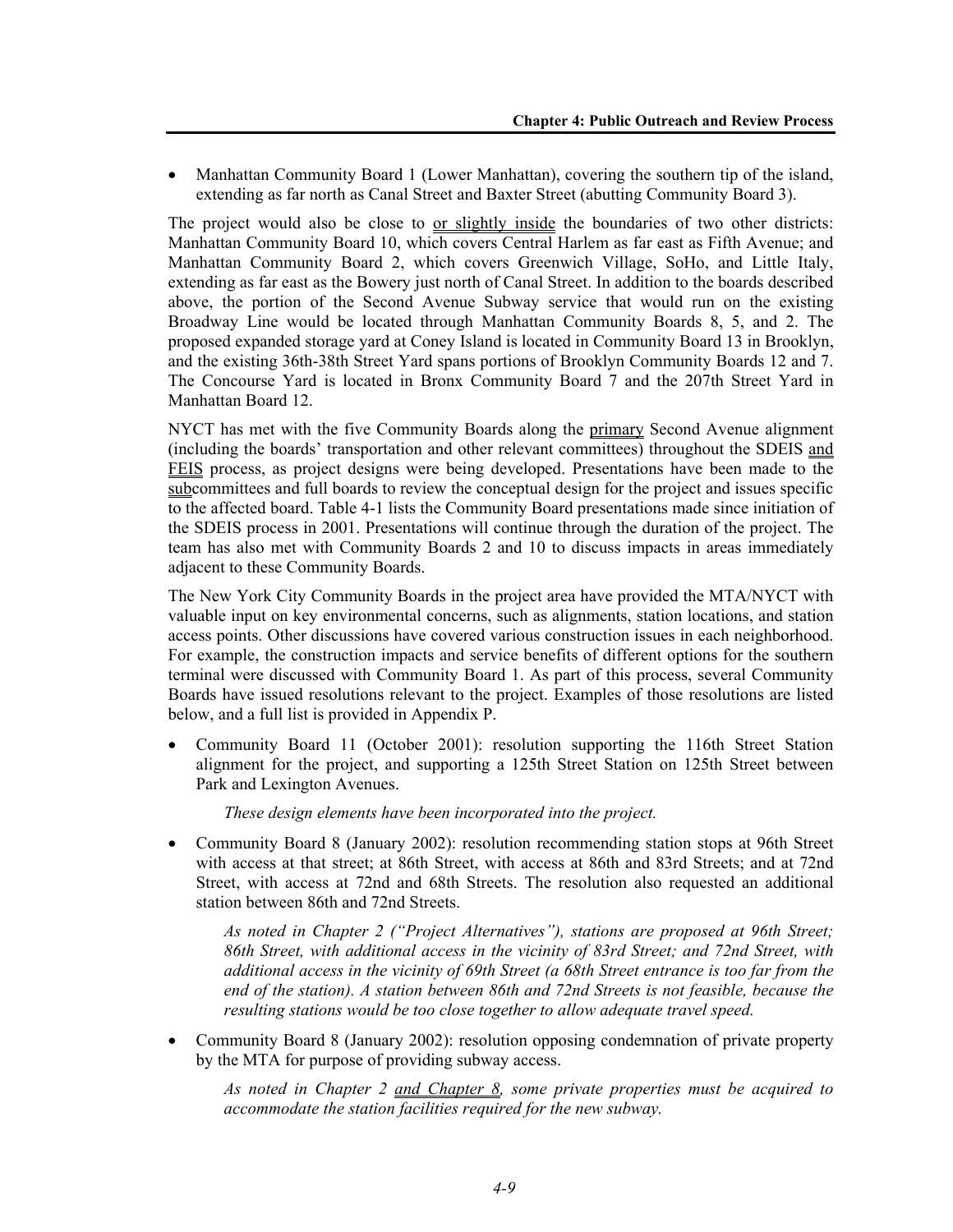#### **Second Avenue Subway FEIS**

• Community Board 6 (December 2001): resolution recommending an alignment option near 63rd Street that would allow eventual service to and from Queens from the Second Avenue trunk line and recommending the location of the 57th Street Station and its entrances (at 57th, 55th, and 53rd Streets).

 *The project alignment has been designed so as not to preclude a connection to Queens for future passenger service. The Second Avenue Subway would have a station at 55th Street to enable a connection to the current Lexington Avenue-53rd Street Station. The number and exact location of entrances for the 55th Street Station are still being evaluated; however, preliminary locations have been identified at 55th and 53rd Streets (see Chapter 2 and Chapter 8). While the location of the station has not changed, it was called the 57th Street Station in the SDEIS. It is referred to as the 55th Street Station in the FEIS. An entrance at 57th Street was evaluated, but its benefits were limited, given that a long passageway would be required, and were outweighed by the construction impacts it would create.*

• Community Board 6 (January 2002): resolutions recommending locations for the 42nd Street Station (with access as close to 45th Street as possible as well as at 42nd and 41st Streets) and for evaluation of direct access to Grand Central Terminal; for the 34th Street Station (requesting a center-loaded station with entrances at 34th Street); and for the 23rd Street Station (at 23rd Street with an additional entrance as close to 27th Street at the north as possible).

 *The preliminary locations of stations and entrances were placed as close to the requested locations as possible. Entrances to the 42nd Street Station are proposed at 44th, 42nd, and 41st Streets. Access to Grand Central Terminal is being evaluated as part of Preliminary Engineering. At the 34th Street Station, entrances would be located at 34th Street, and at the 23rd Street Station, entrances would be established at 26th and 23rd Streets.*

• Community Board 6 (May 2002): resolution recommended that entrances to the 14th Street Station be built on the north side of 14th Street to serve the residential population in that area and on the south side of 15th Street to avoid impacts to Stuyvesant Square.

*As at all locations, exact entrance locations for the 14th Street Station have still not been finalized. Although an entrance on the north side of 14th Street is proposed, an entrance at 15th Street is not under consideration due to potential impacts to Stuyvesant Square and several historic resources south of the park.* 

• Community Board 3's Second Avenue Task Force (April 2002): resolution supporting Second Avenue Subway using the Water Street alignment, with preliminary support (pending further engineering information) for the Forsyth Street Option rather than the Chrystie Options near Sara D. Roosevelt Park.

*As described elsewhere, the Water Street alignment has been selected. The Deep Chrystie Option near Sara D. Roosevelt Park is evaluated in the FEIS because it would provide for better transfers to the* BD *trains with fewer impacts than either of the other alternatives. The Shallow Chrystie Option and the Forsyth Street Option have been eliminated from consideration.* 

• Community Board 1 (January 15, 2002): resolution supporting Second Avenue Subway line using Water Street alignment with stations at Fulton Street and at Wall Street.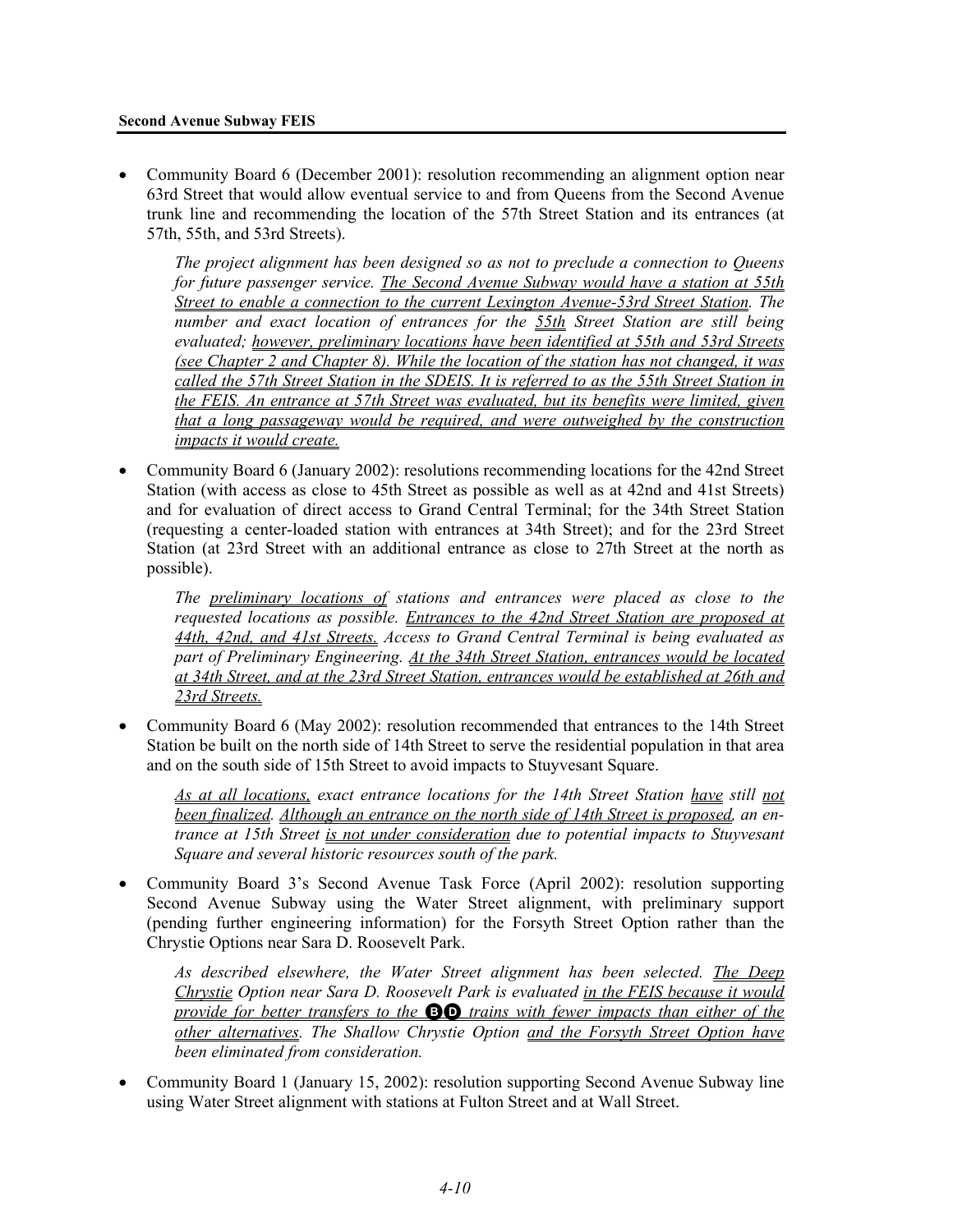*The Water Street alignment has been selected and stations are proposed at the Seaport (Fulton Street) and Hanover Square (Wall Street).* 

- Community Board 2 (March 25, 2003): resolution supporting the construction of the Second Avenue Subway and petitioning the U.S. Senate and House of Representatives to reauthorize TEA-21 legislation and give the project top priority and necessary funding.
- Community Board 3 (June 27, 2003): resolution supporting the location of shaft sites at 126th Street and Pier 6; full compensation and relocation assistance to residents and business whose building are acquired for ancillary structures; the combination of ancillary structures where possible to minimize impacts on residents and businesses; and provision of ADA entrances and elevators at the north and south ends of stations, with elevators for the  $\bullet$  and Second Avenue Subway situated in the same area of the 14th Street Station.

*A construction staging area for the potential storage yard on Second Avenue north of 125th Street is still under consideration at 128th Street, and the Pier 6 barge site is also assessed throughout the FEIS. Compensation and relocation assistance would be provided as described in Chapter 8. NYCT is endeavoring to minimize impacts on residents and businesses where possible by designing integrated entrances and ancillary facilities in many cases. The Second Avenue Subway will comply fully with ADA requirements. A transfer to the* **Q** near 14th Street and Second Avenue via elevators is *under consideration.*

The project's design reflects these recommendations wherever practicable, taking into consideration relevant environmental, engineering, constructability, and cost factors. Prior to the FEIS, NYCT will use its ongoing public outreach process to update the public on a variety of issues related to project design and construction. NYCT will attend periodic meetings with the affected community boards to discuss such issues as station entrance locations and construction methodologies and to seek public input regarding construction-related issues, such as noise. During and subsequent to such meetings, NYCT will make a good faith effort to answer questions and refine mitigation measures with the public's comments in mind. NYCT will also be continuing its outreach efforts to sensitive uses—such as hospitals—that could be particularly affected by various project disturbances. In addition, once the FEIS is published and FTA issues its ROD, NYCT will continue to meet with the public to discuss any refinements to the mitigation measures identified in the FEIS and ROD. Prior to and throughout construction of the project, NYCT and its contractors will also present information concerning construction activities specifically relevant for each community board.

#### **SMALL GROUP MEETINGS AND PRESENTATIONS**

As part of the public outreach effort, representatives of NYCT actively seek meetings with local community organizations and other parties who may be interested in or affected by the Second Avenue Subway. As shown in Table 4-1, such meetings have been held regularly with the Manhattan Borough President's Office. Other groups have included local business and community organizations (e.g., the Lenox Hill Hospital Community Advisory Committee; the East Sixties Neighborhood Association; the Grand Central Partnership; the Union Square Business Improvement District; the South Street Seaport Museum; the Rouse Company, which operates the retail center at the South Street Seaport; and the Downtown Alliance). These presentations will continue throughout the EIS process and into final design and construction. The project team has offered to meet with numerous other groups.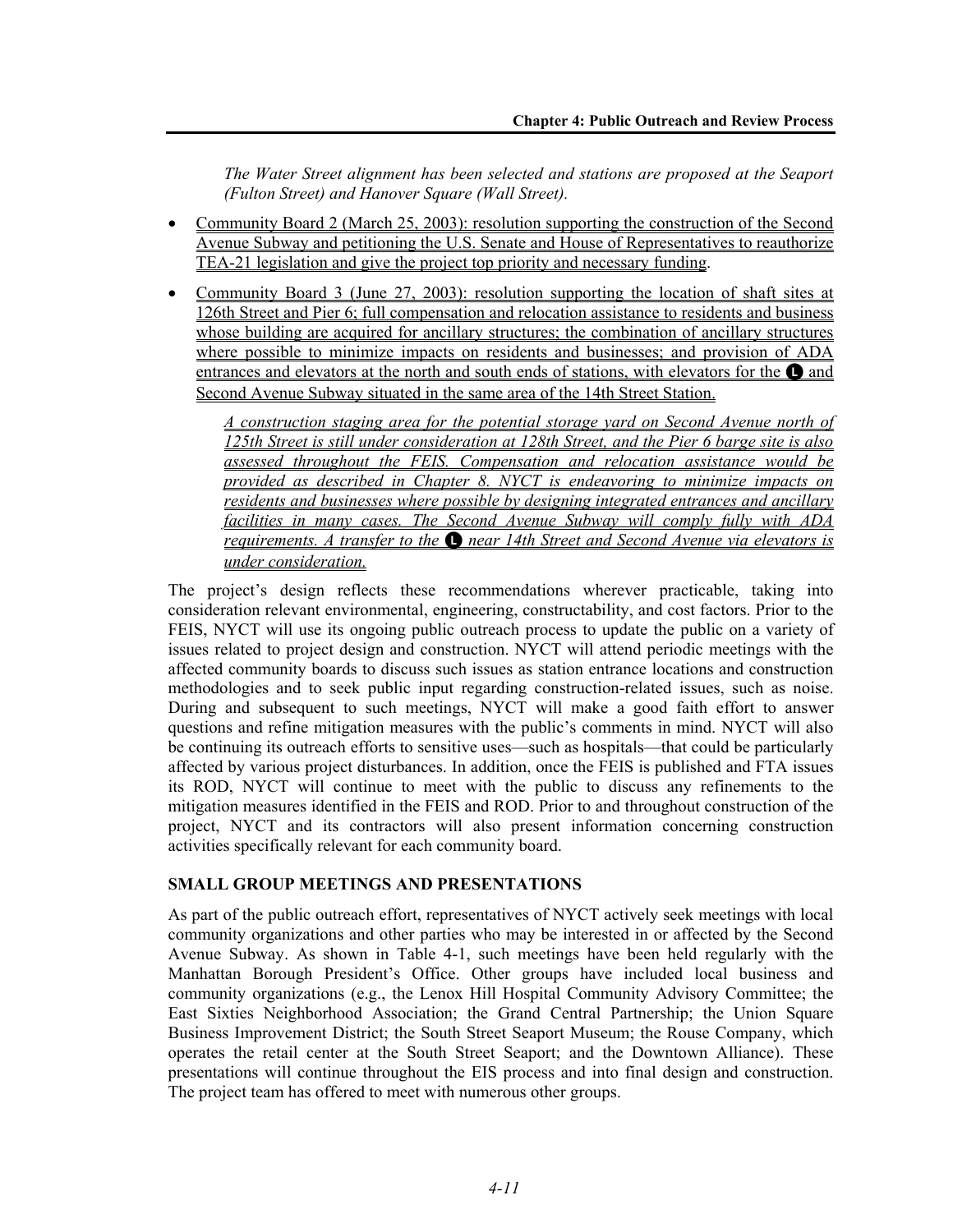In addition, NYCT is in the process of conducting outreach to institutions and/or businesses likely to have equipment sensitive to vibrations near the alignment. Coordination with such businesses will continue prior to and during construction.

#### **TECHNICAL ADVISORY COMMITTEE (TAC)**

The TAC includes some 50 members, consisting of representatives of federal, state, and local transportation, environmental, and planning agencies; elected officials; and the local metropolitan planning organization (NYMTC). TAC members serve as the technical review group for the environmental studies as well as liaisons to their respective organizations, sharing updates and pertinent information. Meetings were held, beginning at the start of the project's MIS/DEIS phase, with regular involvement by most TAC members. TAC meetings continued for the SDEIS, and meetings were held on July 12, 2001, November 29, 2001, and January 15, 2002. These meetings covered project issues as the design evolved, including alignment decisions, station access options, and construction methods. Once the project entered Preliminary Engineering in early 2002, the larger TAC meetings were replaced by coordination meetings with individual agencies, utilities, elected officials, and other interested parties. It is anticipated that these meetings will continue for the duration of the project.

#### **PUBLIC ADVISORY COMMITTEE (PAC)**

A PAC was established at the beginning of the MIS/DEIS phase to obtain a broad base of community input, formalized via periodic meetings, which coincide with project milestones. PAC meetings continued for the SDEIS. The PAC mailing list includes approximately 1,400 names, and includes affected Community Boards; representatives of environmental, civic, public interest, and transportation advocacy groups; elected officials; members of business, labor, real estate, economic development organizations; representatives from organizations serving persons with specialized transportation needs; and other interested parties. The PAC serves as both a sounding board for the review of project issues and as the primary liaison between organizations interested in the project and the MTA/NYCT. As listed in Table 4-1, PAC meetings were held during the SDEIS process to review project progress; however, at this point these meetings have been replaced by smaller meetings with those who would be directly affected by construction, including Community Boards, buildings, and local organizations.

## **PUBLIC OUTREACH FOR ENVIRONMENTAL JUSTICE**

Executive Order 12898 ("Federal Actions to Address Environmental Justice in Minority Populations and Low-Income Populations") requires federal agencies to involve the public on project issues related to human health and the environment, and the US Department of Transportation's "Final Order on Environmental Justice" indicates that project sponsors should elicit public involvement opportunities, including soliciting input from affected minority and low-income populations in considering alternatives. Environmental justice is described in detail in Chapter 18 of this FEIS. As described above, the Second Avenue Subway project has included a public outreach program in all Community Boards along the alignment, including those with predominantly low-income and minority populations. For the minority and lowincome communities in East Harlem (Community Board 11) and the East Village/Lower East Side/Chinatown (Community Board 3) that were identified in the project's environmental justice study areas (see Chapter 18), these have included numerous meetings to discuss station options, alignment options, and construction impacts, as indicated in Table 4-1.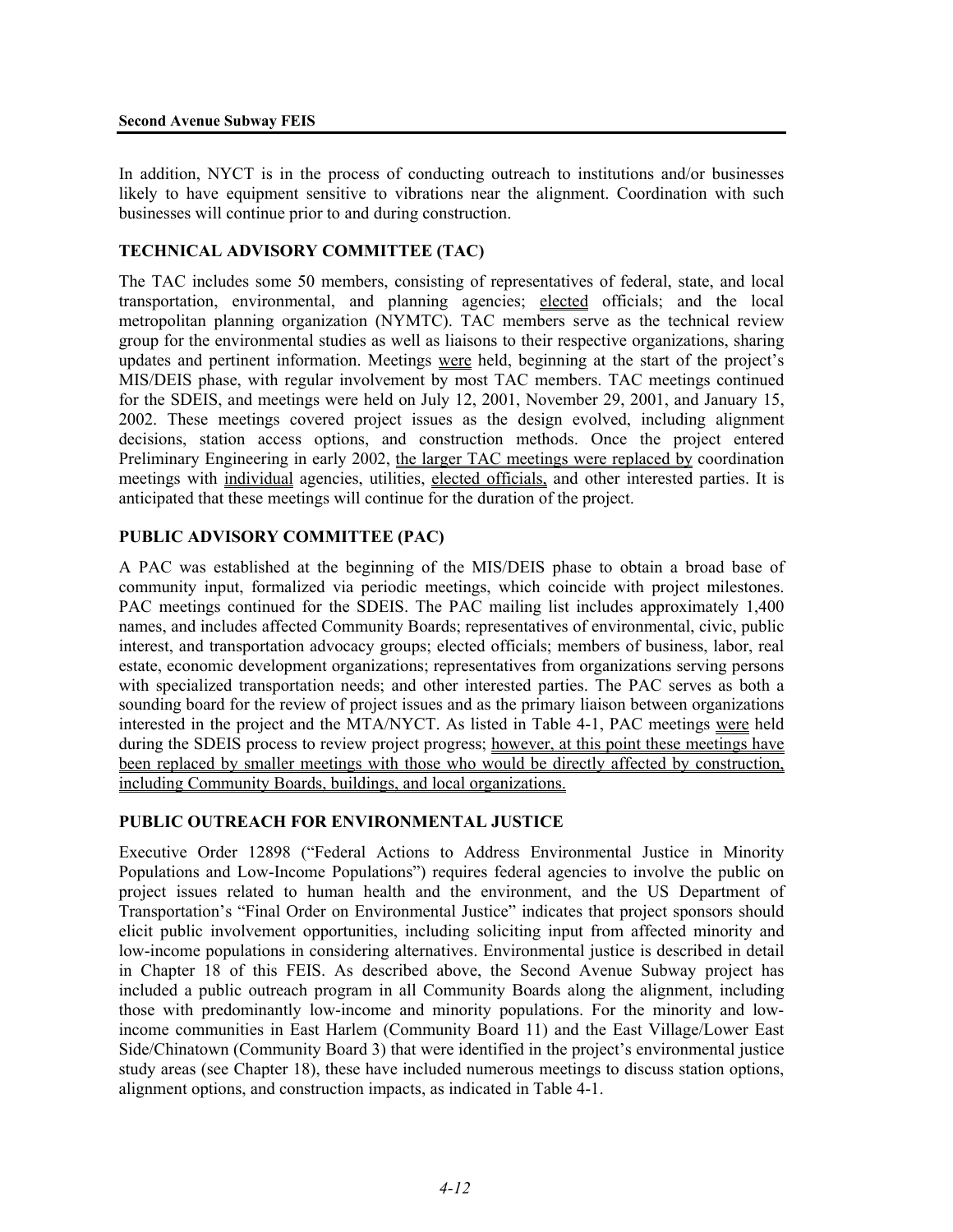#### **PUBLIC OUTREACH FOR SECTION 106 REVIEW**

Section 106 of the National Historic Preservation Act of 1966, as implemented by federal regulations appearing at 36 Code of Federal Regulations Part 800, requires federal agencies to involve the public in the review of the project's effects on historic and archaeological resources. The Second Avenue Subway project's public outreach program was developed to comply with Section 106 in coordination with NEPA. This FEIS provides an opportunity for public review of the project's effects on the environment under NEPA and of the project's effects on historic and archaeological resources under Section 106. A Draft Programmatic Agreement describing future steps to be taken with respect to historic and archaeological resources is provided at the end of this FEIS for public review and comment.

As part of the Section 106 review process, ongoing coordination and outreach is being conducted with interested parties along the alignment. NYCT has also identified and been meeting with descendent groups associated with areas along the alignment where cemeteries were once located. Table 4-1 lists the meetings held to date. In addition, the FTA has also initiated contact with Federally- and State-recognized Native American tribes and groups that may have an interest in archaeological resources along the alignment.

Also pursuant to Section 106, ongoing consultation is being conducted with the State Historic Preservation Office at the New York State Office of Parks, Recreation and Historic Preservation and with the New York City Landmarks Preservation Commission regarding potential effects to historic and archaeological resources and the draft Programmatic Agreement.

### **PUBLIC OUTREACH FOR SECTION 4(f)**

Section 4(f) of the Department of Transportation Act of 1966 prohibits the Secretary of Transportation from approving any program or project that requires the "use" of (i) any publicly owned land in a public park, recreation area, or wildlife and waterfowl refuge of national state, or local significance, or (ii) any land from a historic site of national, state, or local significance, (collectively, "Section 4(f) resources") unless there is no feasible and prudent alternative to the use of such land and such program or project includes all possible planning to minimize harm to the park, recreation area, wildlife refuge, or historic resource. The Section 4(f) Evaluation provided at the end of this FEIS describes the Section 4(f) resources that would be used by the Second Avenue Subway project. As described there, coordination has been conducted and will continue with federal, state, and local agencies with jurisdiction over the parks and historic and archaeological resources that may be affected by the project. In addition, the public outreach efforts for the Second Avenue Subway project have included outreach to Federally- and Staterecognized Native American tribes and groups who may attach religious and cultural significance to sites that may be affected by the project, and descendent groups associated with locations along the project alignment where cemeteries were once located.

#### **ADDITIONAL PUBLIC OUTREACH**

In addition to the meetings and outreach described above, MTA/NYCT has prepared and circulated a variety of written materials describing planning for the Second Avenue Subway. MTA/NYCT also maintains a website describing the project at www.mta.info/capconstr/sas. This site provides information on project planning history, the proposed alignment, station locations, the project schedule, documents and presentations, and contact information for relevant staff. The 1999 MESA DEIS and SDEIS are available on this site, and this FEIS,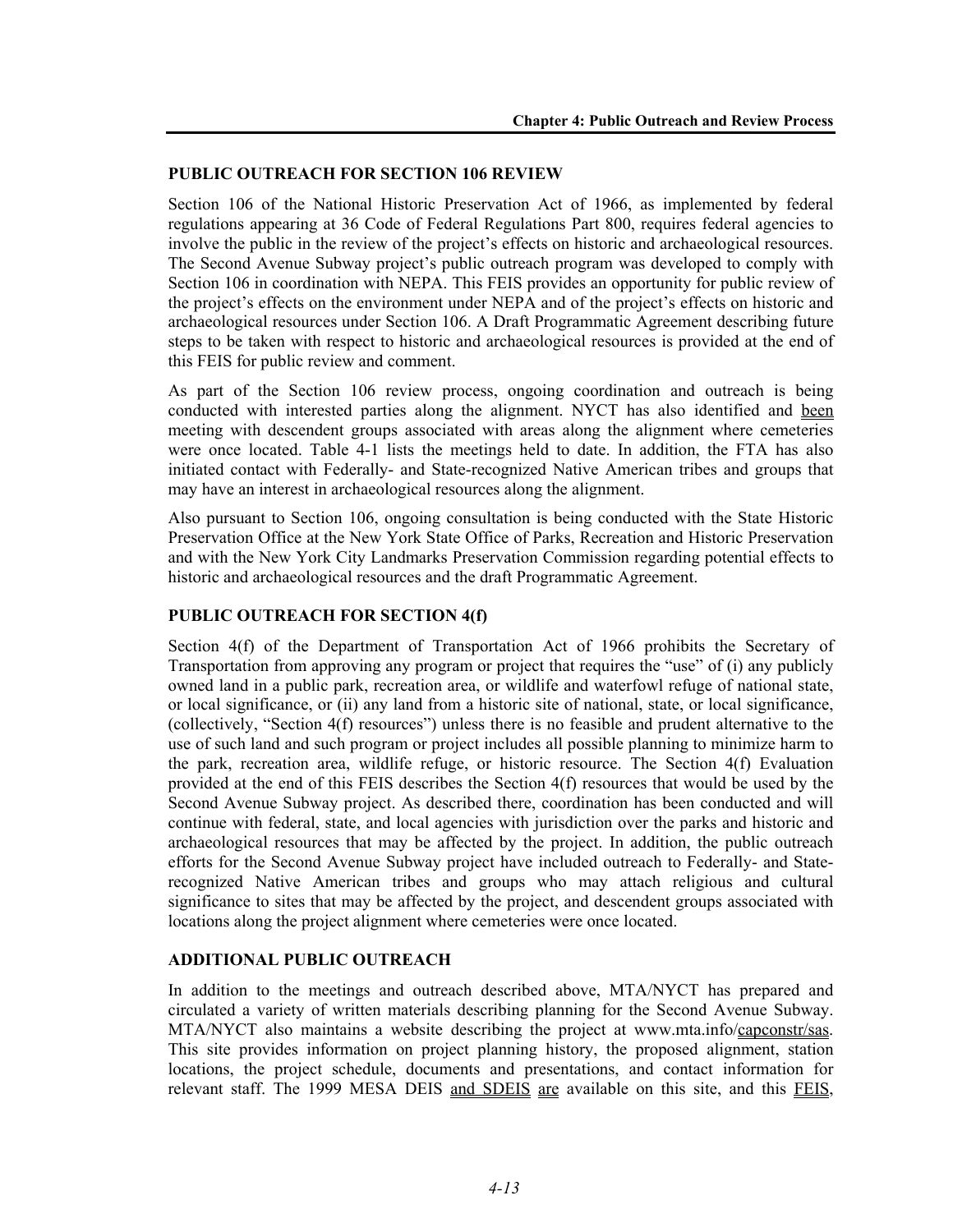including appendices, is also available on this site. The public is also able to write, call, and email the project team with comments and questions.

# **G. ENVIRONMENTAL AND REGULATORY AGENCIES**

During development of the conceptual engineering, SDEIS and FEIS studies, and ongoing engineering, the MTA/NYCT has regularly coordinated with the relevant environmental and regulatory agencies with jurisdiction over issues of concern for the project. Further, as mentioned earlier, representatives of these and other federal, state, and local agencies are members of the project's TAC. Agencies with which consultation has occurred include:

- U.S. Environmental Protection Agency—Coordination related to EIS analyses.
- U.S. Army Corps of Engineers (ACOE)—Issues related to potential barge operations, work in the water, and spoils management at Pier 6 during construction of Phase 4.
- U.S. Coast Guard—Issues related to potential barge operations and work in the water at Pier 6 during construction of Phase 4.
- U.S. Department of the Interior (National Park Service)—Coordination and approvals related to Section 6(f) of the Land and Water Conservation Fund Act.
- U.S. Fish and Wildlife Service—Analysis of natural resources.
- National Marine Fisheries Service (NMFS)—Analysis of essential fish habitats.
- Advisory Council on Historic Preservation—Review of effects on historic and archaeological resources and Programmatic Agreement under Section 106 of the National Historic Preservation Act.
- State Historic Preservation Office (SHPO) at the New York State Office of Parks, Recreation and Historic Preservation—Review of effects on historic and archaeological resources and Programmatic Agreement under Section 106 of the National Historic Preservation Act and Section 4(f) of the Department of Transportation Act.
- New York State Department of State (NYSDOS)—Consistency with New York State's Coastal Management Program.
- New York State Department of Environmental Conservation (NYSDEC)—Issues related to hazardous materials, air quality, and natural resources, including potential use of barges.
- New York State Office of Parks, Recreation, and Historic Preservation—Coordination and approvals related to the Land and Water Conservation Fund Act, 16 USC §§460*l*-4 to 460*l*-11 (commonly referred to as Section 6(f)).
- New York City and New York State Departments of Transportation (NYCDOT, NYSDOT)—Coordination related to potential construction activities. This includes detailed MPT plans that would be developed and provided to NYCDOT for its review and approval to ensure safe, efficient, and timely construction (see Chapter 5D, "Transportation— Vehicular Traffic," for details).
- New York City Department of Environmental Protection—Development and approval of testing protocol for sewage use limitations for groundwater and water discharges.
- New York City Department of Parks and Recreation—Coordination related to potential construction impacts on parks, possible mitigation measures, and avoidance alternatives under Section 4(f) of the Department of Transportation Act.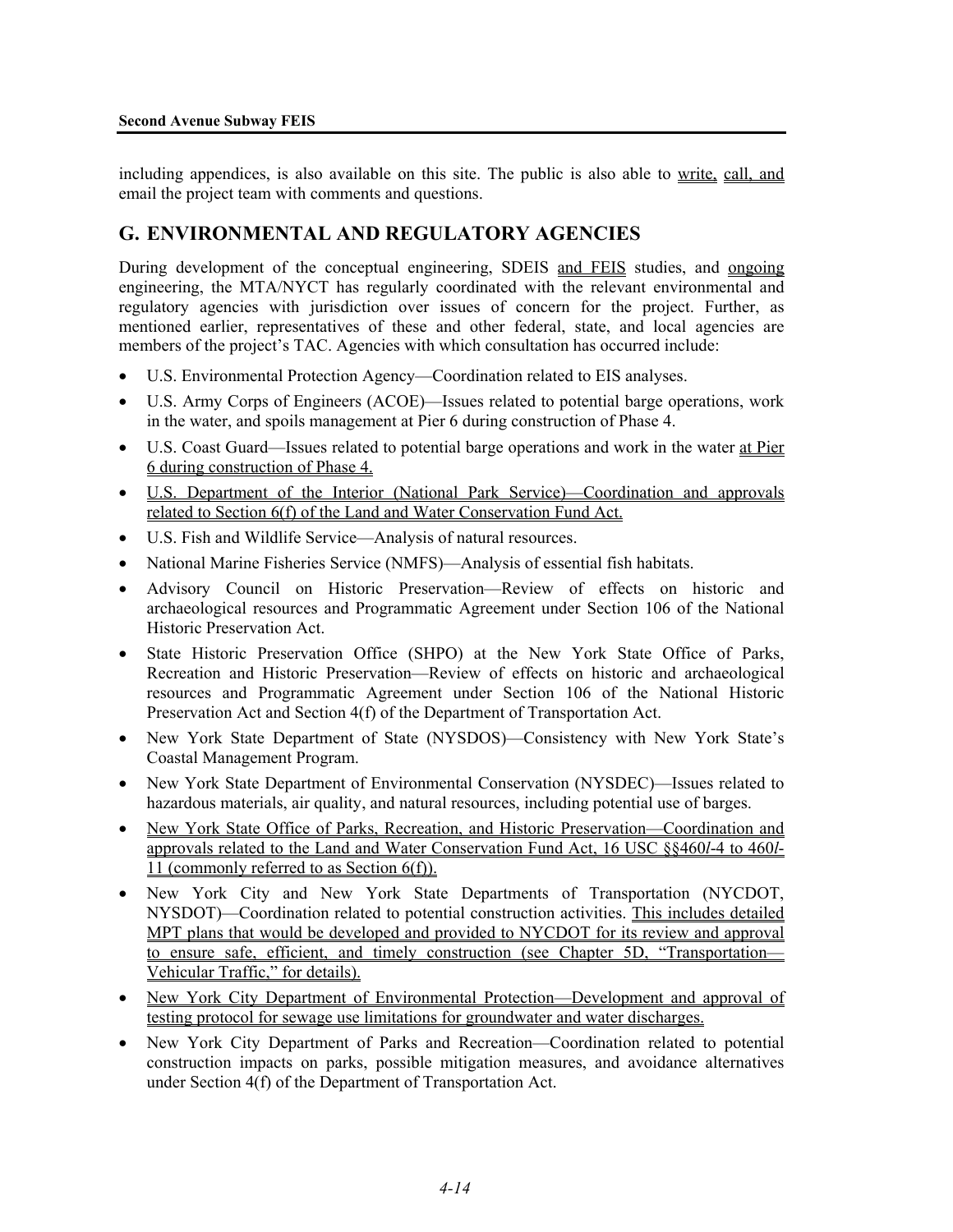- New York City Landmarks Preservation Commission (LPC)—Review of effects on historic and archaeological resources and Programmatic Agreement under Section 106 of the National Historic Preservation Act and Section 4(f) of the Department of Transportation Act.
- New York City Department of City Planning (NYCDCP, including in its role as administrator of the Coastal Management Program with the NYSDOS)—Review of zoning issues and consistency with New York State's Coastal Management Program and New York City's Local Waterfront Revitalization Program.

Descriptions of the relevant outreach and coordination are provided in the technical chapters of this FEIS (for example, a discussion of coordination with the SHPO is provided in both Chapters 9, "Historic Resources," and 10, "Archaeological Resources"). Copies of correspondence are included in the respective technical appendices that accompany those chapters.

# **H. PERMITS AND REGULATORY APPROVALS**

Numerous environmental and regulatory approvals will be required to construct the Second Avenue Subway. A preliminary list of these permits and requirements is provided below. This list focuses on federal and state requirements, since New York State's Public Authorities Law Section 1266(8) exempts MTA from local permit requirements. In addition to these items, the project must also comply with numerous laws and policies regulating worker and public safety, relocation procedures, use of parkland and historic resources, endangered and protected species, etc., and may require city franchises and certain ministerial permits as well.

## **FEDERAL**

- National Environmental Policy Act (NEPA) (42 USC §§4321 et seq.; 40 CFR Part 1500; 23 CFR Part 771). NEPA requires federal agencies to assess the environmental impacts of major federal actions that may significantly affect the environment before taking such an action through an environmental assessment or EIS unless the action is excluded or exempt from NEPA. FTA is the lead federal agency for the NEPA review for the Second Avenue Subway.
- Coastal Zone Management Act (16 USC §1451 et seq.; 15 CFR Part 930; NY Executive Law Art. 42; 19 NYCRR Part 600). Projects affecting New York's coastal zone must be consistent with the Coastal Zone Management Act, through the New York State Department of State's Coastal Management Program and New York City's approved Local Waterfront Revitalization Plan. The New York State Department of State, in consultation with the New York City Department of City Planning, makes a determination of the project's consistency with the Coastal Zone Management Act.
- National Historic Preservation Act (16 USC §470A; 36 CFR Part 800). Projects potentially affecting historic and archaeological resources must comply with the National Historic Preservation Act Section 106 review process. FTA is responsible for carrying out the Section 106 review for the Second Avenue Subway.
- Department of Transportation Act Section 4(f) (49 USC §303(c); 23 CFR §771.135). Section 4(f) prohibits the Secretary of Transportation from approving any program or project that uses any publicly owned land from a public park, recreation area, wildlife and waterfowl refuge, or historic site of national, state, or local significance unless there is no feasible and prudent alternative to the use of such land, and unless the program includes all possible planning to minimize harm to the site or resource. FTA will make the determination of consistency with Section 4(f).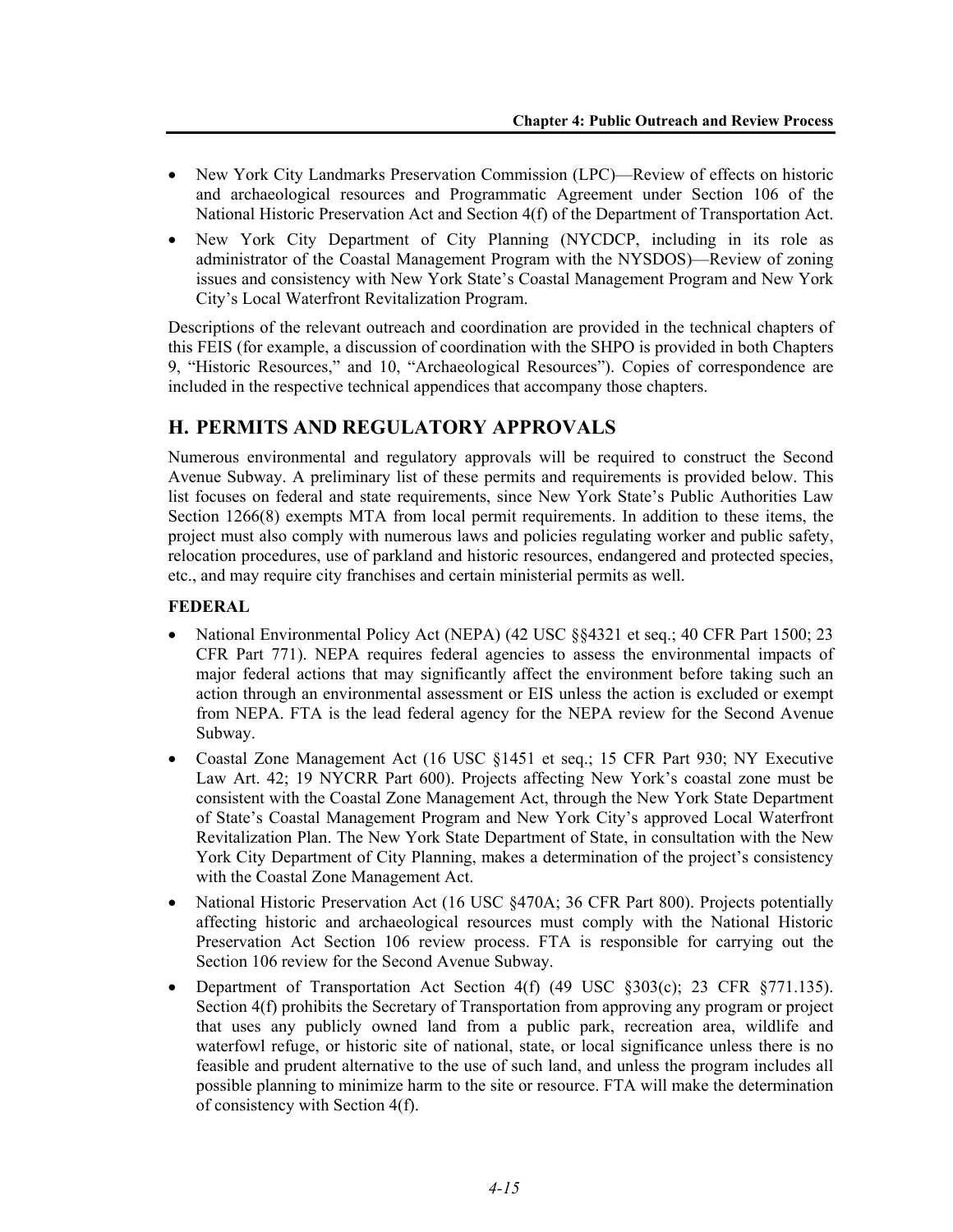- Land & Water Conservation Fund Act (LWCFA) (16 USC §§460*l*-4 to 460*l*-11). Known as Section 6(f), this law authorizes the provision of federal funding for the acquisition and improvement of parkland and open spaces. Because certain prior St. Vartan Park improvements were funded under the LWCFA, MTA is required to assess alternatives for using portions of the open spaces during construction and take steps to identify, evaluate, and supply replacement parkland. Obtaining U.S. Department of Interior (DOI) approval for the conversion or replacement of parkland is also required.
- Urban Park and Recreation Recovery Act (UPARRA) (16 USC §§2501 to 2514). Authorizes the provision of federal funding to eligible cities and counties to improve and develop recreational property. Like the LWCFA, UPARRA prohibits the conversion of a project that has been funded under the program to a non-recreational use without the prior approval of the DOI. At this time, no parks proposed for use by the project have been identified as having received UPARRA funding. In the future, if any parks proposed for use by the Second Avenue Subway project were to be identified as having received UPARRA funds by the U.S. National Park Service (NPS), NYCT would prepare the appropriate analyses for submission to and approval by the DOI.
- Rivers and Harbor Act Section 10 (33 USC §403; 33 CFR §322). Under Section 10, work can only be undertaken in navigable waters of the United States with approval from the ACOE.
- Clean Water Act (CWA) (33 USC §§1241, 1344; 33 CFR §§320-330; ECL Articles 15, 17; 6 NYCRR §608). The CWA and ECL prohibit the discharge of dredge or fill materials into navigable waters without a permit from the ACOE or NYSDEC, where applicable. As a condition of federal permit approval, a water quality certificate issued by NYSDEC that acknowledges the proposed activities will not contravene state water quality standards is required.
- Magnuson-Stevens Fishery Conservation and Management Act (16 USC §§1801-1883). This Act establishes a procedure for the identification of Essential Fish Habitat (EFH) for species under federal Fishery Management Plans, and prescribes a consultation process for projects that may affect EFH. FTA is responsible for this procedure, which is carried out in coordination with the National Marine Fisheries Service. This would only apply if in-water construction activities occur at Pier 6 or if barges operate from the site as part of Phase 4's construction.
- Environmental Justice (Executive Order 12898 of 1994, 59 CFR 7629 (Feb. 16, 1994); 1997 USDOT "Order to Address Environmental Justice in Minority Populations and Low-Income Populations," 62 CFR 18377 (April 15, 1997)). These Orders require that impacts and benefits from a federal transportation project are equitably distributed among all population groups and that minority or low-income areas are not overburdened with the adverse aspects of proposed project alternatives. FTA is responsible for complying with this Executive Order.
- Endangered Species Act (16 USC §§1531-1544; 50 CFR Part 402). The act requires consultation with the U.S. Fish and Wildlife Service for projects that may jeopardize threatened or endangered species, or destroy or adversely modify their critical habitat.
- Federal Aviation Administration Height Restrictions (49 USC §40103; 14 CFR Part 77). Notice must be given to the FAA under certain circumstances if navigable airspace will be